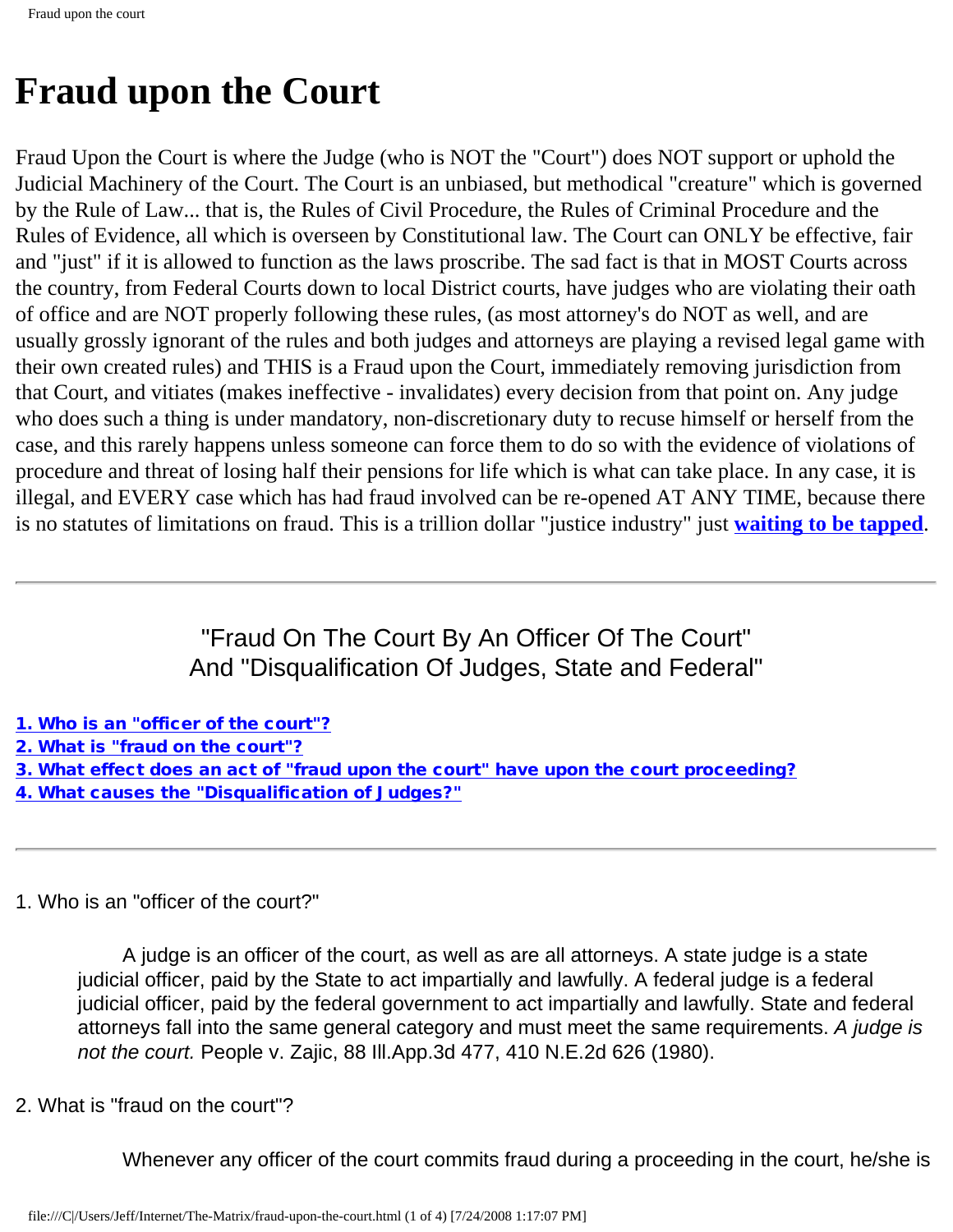engaged in "fraud upon the court". In Bulloch v. United States, 763 F.2d 1115, 1121 (10th Cir. 1985), the court stated "Fraud upon the court is fraud which is directed to the judicial machinery itself and is not fraud between the parties or fraudulent documents, false statements or perjury. ... It is where the court or a member is corrupted or influenced or influence is attempted or where the judge has not performed his judicial function --- thus where the impartial functions of the court have been directly corrupted."

 "Fraud upon the court" has been defined by the 7th Circuit Court of Appeals to "embrace that species of fraud which does, or attempts to, defile the court itself, or is a fraud perpetrated by officers of the court so that the judicial machinery can not perform in the usual manner its impartial task of adjudging cases that are presented for adjudication." Kenner v. C.I.R., 387 F.3d 689 (1968); 7 Moore's Federal Practice, 2d ed., p. 512, ¶ 60.23. The 7th Circuit further stated "a decision produced by fraud upon the court is not in essence a decision at all, and never becomes final."

3. What effect does an act of "fraud upon the court" have upon the court proceeding?

"Fraud upon the court" makes void the orders and judgments of that court.

 It is also clear and well-settled Illinois law that any attempt to commit "fraud upon the court" vitiates the entire proceeding. The People of the State of Illinois v. Fred E. Sterling, 357 Ill. 354; 192 N.E. 229 (1934) ("The maxim that fraud vitiates every transaction into which it enters applies to judgments as well as to contracts and other transactions."); Allen F. Moore v. Stanley F. Sievers, 336 Ill. 316; 168 N.E. 259 (1929) ("The maxim that fraud vitiates every transaction into which it enters ..."); In re Village of Willowbrook, 37 Ill.App.2d 393 (1962) ("It is axiomatic that fraud vitiates everything."); Dunham v. Dunham, 57 Ill.App. 475 (1894), affirmed 162 Ill. 589 (1896); Skelly Oil Co. v. Universal Oil Products Co., 338 Ill.App. 79, 86 N.E.2d 875, 883-4 (1949); Thomas Stasel v. The American Home Security Corporation, 362 Ill. 350; 199 N.E. 798 (1935).

 Under Illinois and Federal law, when any officer of the court has committed "fraud upon the court", the orders and judgment of that court are void, of no legal force or effect.

4. What causes the "Disqualification of Judges?"

 Federal law requires the automatic disqualification of a Federal judge under certain circumstances.

 In 1994, the U.S. Supreme Court held that "Disqualification is required if an objective observer would entertain reasonable questions about the judge's impartiality. If a judge's attitude or state of mind leads a detached observer to conclude that a fair and impartial hearing is unlikely, the judge must be disqualified." [Emphasis added]. Liteky v. U.S., 114 S.Ct. 1147, 1162 (1994).

 Courts have repeatedly held that positive proof of the partiality of a judge is not a requirement, only the appearance of partiality. Liljeberg v. Health Services Acquisition Corp., 486 U.S. 847, 108 S.Ct. 2194 (1988) (what matters is not the reality of bias or prejudice but its appearance); United States v. Balistrieri, 779 F.2d 1191 (7th Cir. 1985) (Section 455(a) "is directed against the appearance of partiality, whether or not the judge is actually biased.") ("Section 455(a) of the Judicial Code, 28 U.S.C. §455(a), is not intended to protect litigants from actual bias in their judge but rather to promote public confidence in the impartiality of the judicial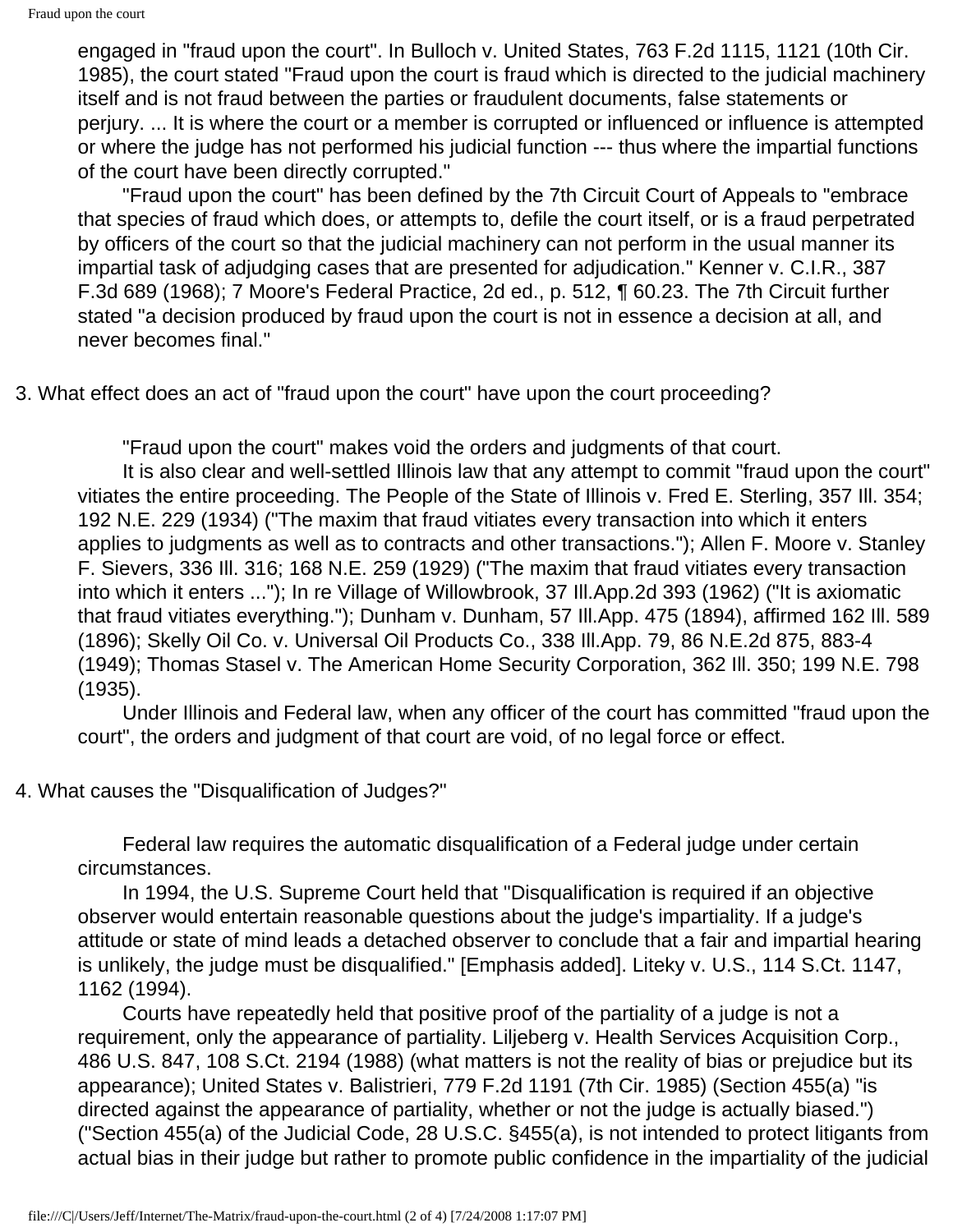## process.").

 That Court also stated that Section 455(a) "requires a judge to recuse himself in any proceeding in which her impartiality might reasonably be questioned." Taylor v. O'Grady, 888 F.2d 1189 (7th Cir. 1989). In Pfizer Inc. v. Lord, 456 F.2d 532 (8th Cir. 1972), the Court stated that "It is important that the litigant not only actually receive justice, but that he believes that he has received justice."

 The Supreme Court has ruled and has reaffirmed the principle that "justice must satisfy the appearance of justice", Levine v. United States, 362 U.S. 610, 80 S.Ct. 1038 (1960), citing Offutt v. United States, 348 U.S. 11, 14, 75 S.Ct. 11, 13 (1954). A judge receiving a bribe from an interested party over which he is presiding, does not give the appearance of justice.

 "Recusal under Section 455 is self-executing; a party need not file affidavits in support of recusal and the judge is obligated to recuse herself sua sponte under the stated circumstances. " Taylor v. O'Grady, 888 F.2d 1189 (7th Cir. 1989).

 Further, the judge has a legal duty to disqualify himself even if there is no motion asking for his disqualification. The Seventh Circuit Court of Appeals further stated that "We think that this language [455(a)] imposes a duty on the judge to act sua sponte, even if no motion or affidavit is filed." Balistrieri, at 1202.

 Judges do not have discretion not to disqualify themselves. By law, they are bound to follow the law. Should a judge not disqualify himself as required by law, then the judge has given another example of his "appearance of partiality" which, possibly, further disqualifies the judge. Should another judge not accept the disqualification of the judge, then the second judge has evidenced an "appearance of partiality" and has possibly disqualified himself/herself. None of the orders issued by any judge who has been disqualified by law would appear to be valid. It would appear that they are void as a matter of law, and are of no legal force or effect.

 Should a judge not disqualify himself, then the judge is violation of the Due Process Clause of the U.S. Constitution. United States v. Sciuto, 521 F.2d 842, 845 (7th Cir. 1996) ("The right to a tribunal free from bias or prejudice is based, not on section 144, but on the Due Process Clause.").

 Should a judge issue any order after he has been disqualified by law, and if the party has been denied of any of his / her property, then the judge may have been engaged in the Federal Crime of "interference with interstate commerce". The judge has acted in the judge's personal capacity and not in the judge's judicial capacity. It has been said that this judge, acting in this manner, has no more lawful authority than someone's next-door neighbor (provided that he is not a judge). However some judges may not follow the law.

 If you were a non-represented litigant, and should the court not follow the law as to nonrepresented litigants, then the judge has expressed an "appearance of partiality" and, under the law, it would seem that he/she has disqualified him/herself.

 However, since not all judges keep up to date in the law, and since not all judges follow the law, it is possible that a judge may not know the ruling of the U.S. Supreme Court and the other courts on this subject. Notice that it states "disqualification is required" and that a judge "must be disqualified" under certain circumstances.

 The Supreme Court has also held that if a judge wars against the Constitution, or if he acts without jurisdiction, he has engaged in treason to the Constitution. If a judge acts after he has been automatically disqualified by law, then he is acting without jurisdiction, and that suggest that he is then engaging in criminal acts of treason, and may be engaged in extortion and the interference with interstate commerce.

Courts have repeatedly ruled that judges have no immunity for their criminal acts. Since